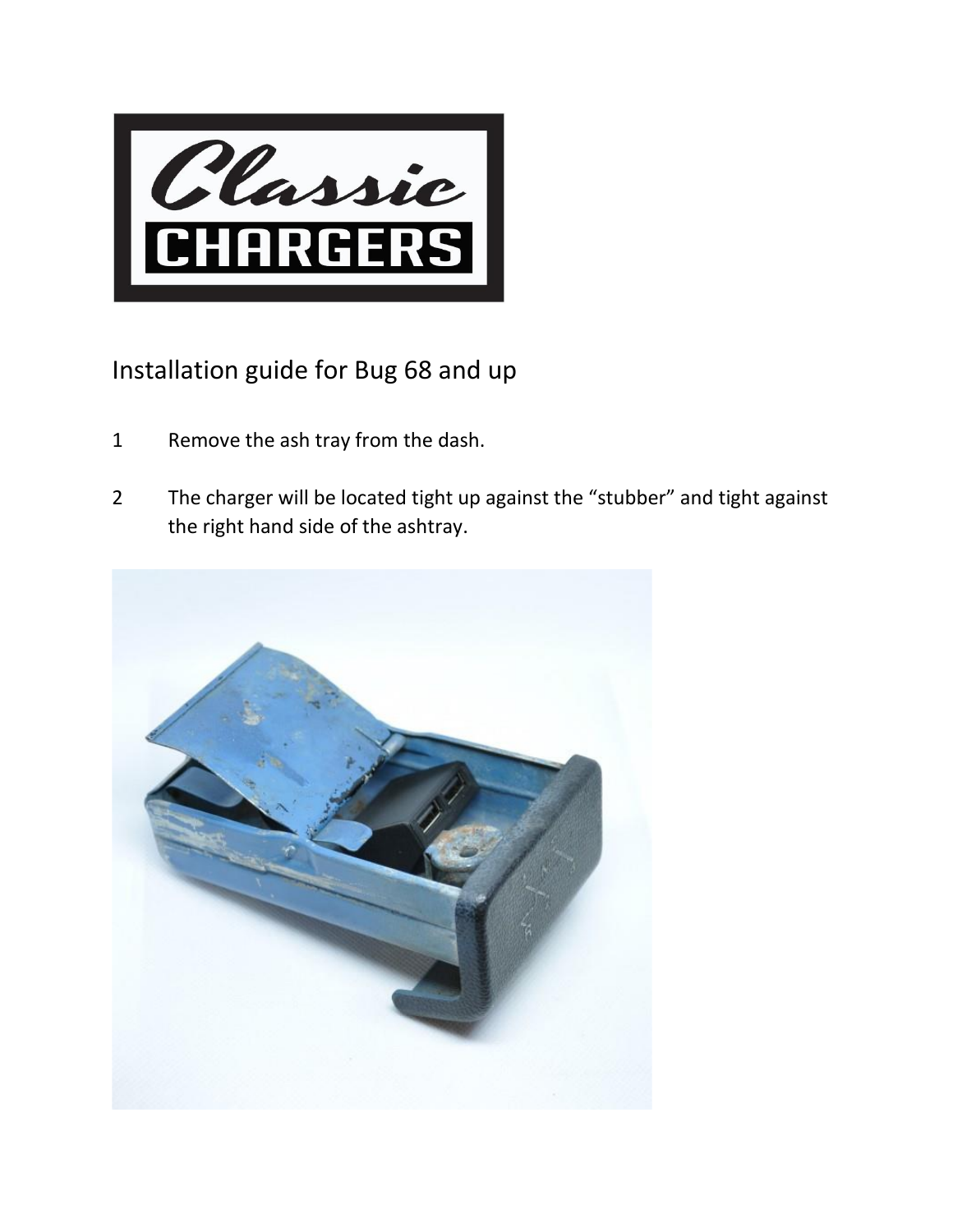3 On the underside of the tray lay out the hole positions as shown. They don't need to be exact but within 1/8" (3mm) or so. The dotted line is the centerline of the ashtray and the 2-3/16" dimension is from the center of one of the two round bumps.

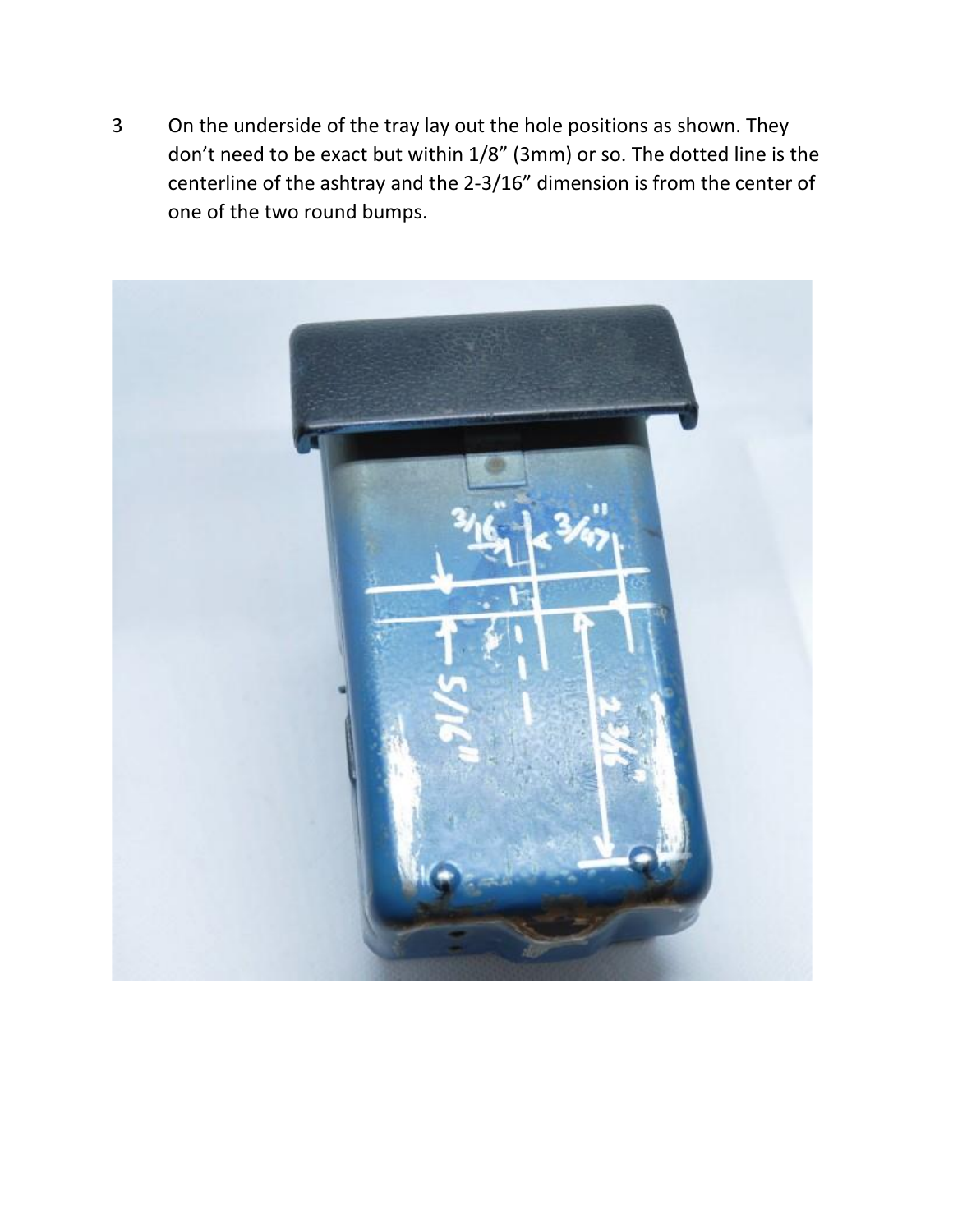4 Drill a ¼" (6mm) hole for the wire exit hole at the back of the tray. Somewhere close to the white circle is ideal.



5 Drill another wire exit hole in the ashtray housing from under the hood approximately inline with the ashtray hole, remove any sharp edges with a larger drill, countersink or file. The wire needs to pass through both holes in a straight line for smooth opening and closing.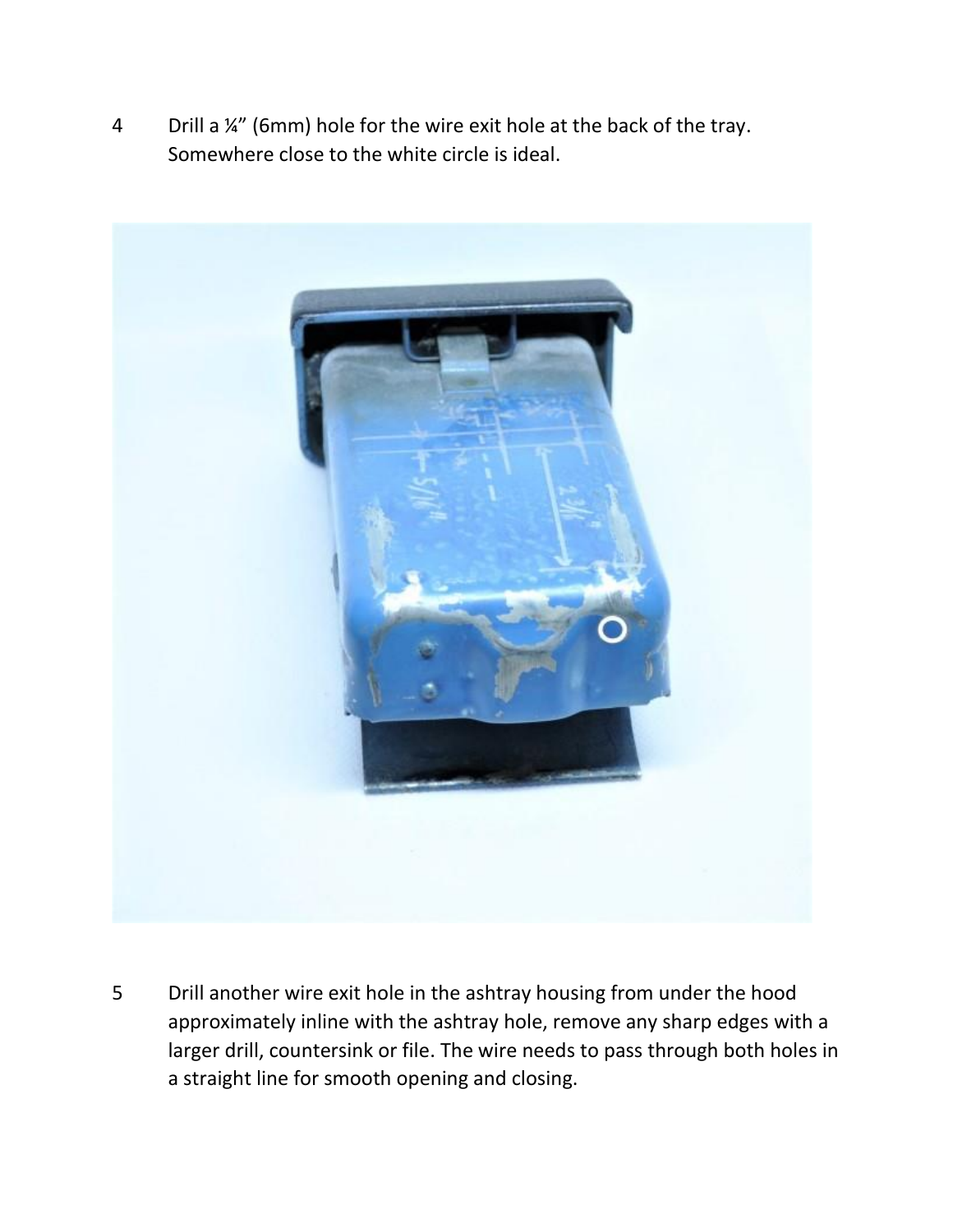6 Install the two grommets, one in the ashtray and one in the surround. Hot water will help to soften them if needed. (Different ashtray but identical grommet shown.)

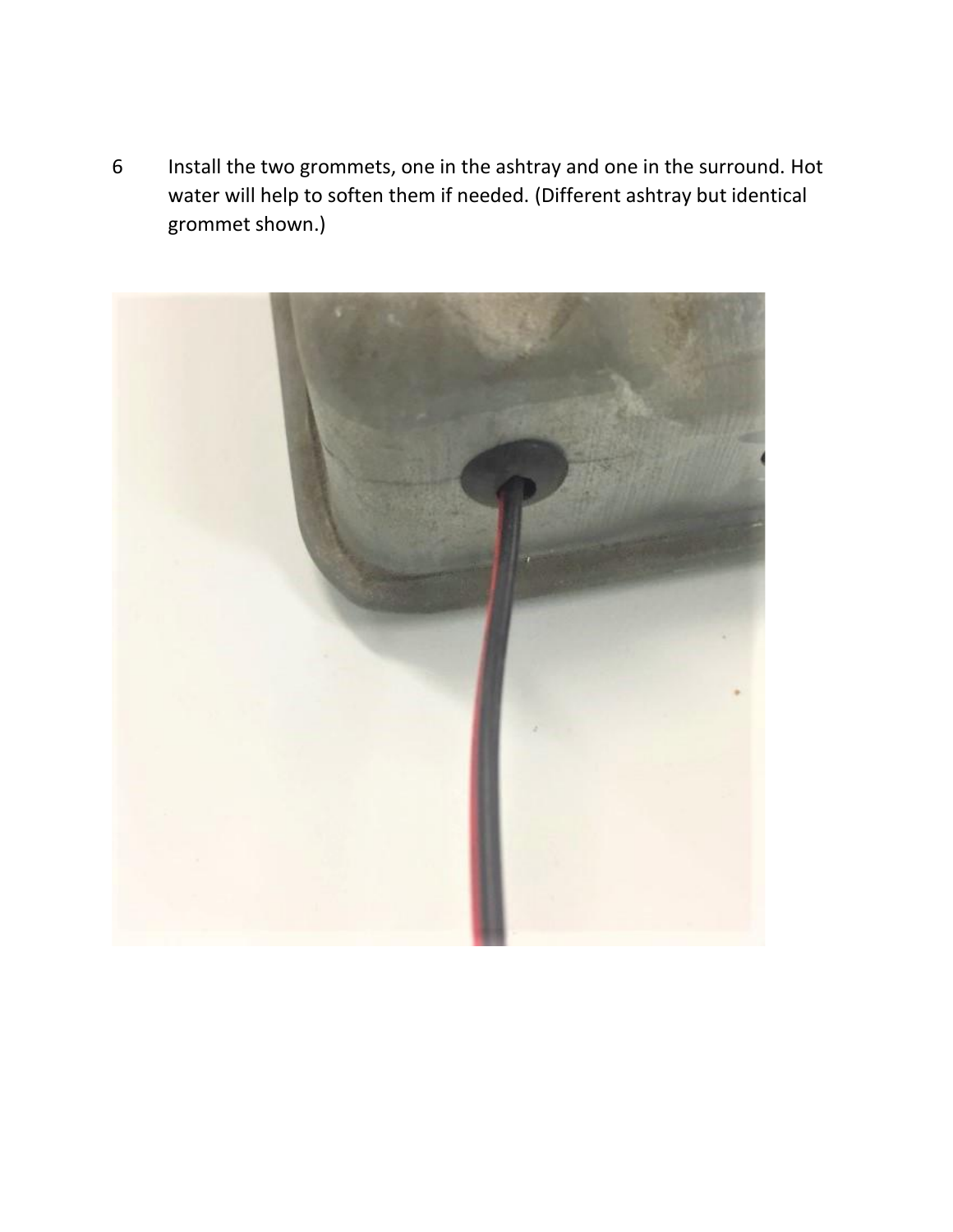- 7 Centre punch the four drill positions, then drill them 1/16" or 2.5mm. Remove any burrs.
- 8 Hold the charger firmly in the final position to the tray and screw in the self tapping screws. We do not recommend drilling pilot holes in the charger as it's easy to go too deep and into the circuitry causing damage. You can use a battery screwdriver but go slowly. (Different ashtray shown.)